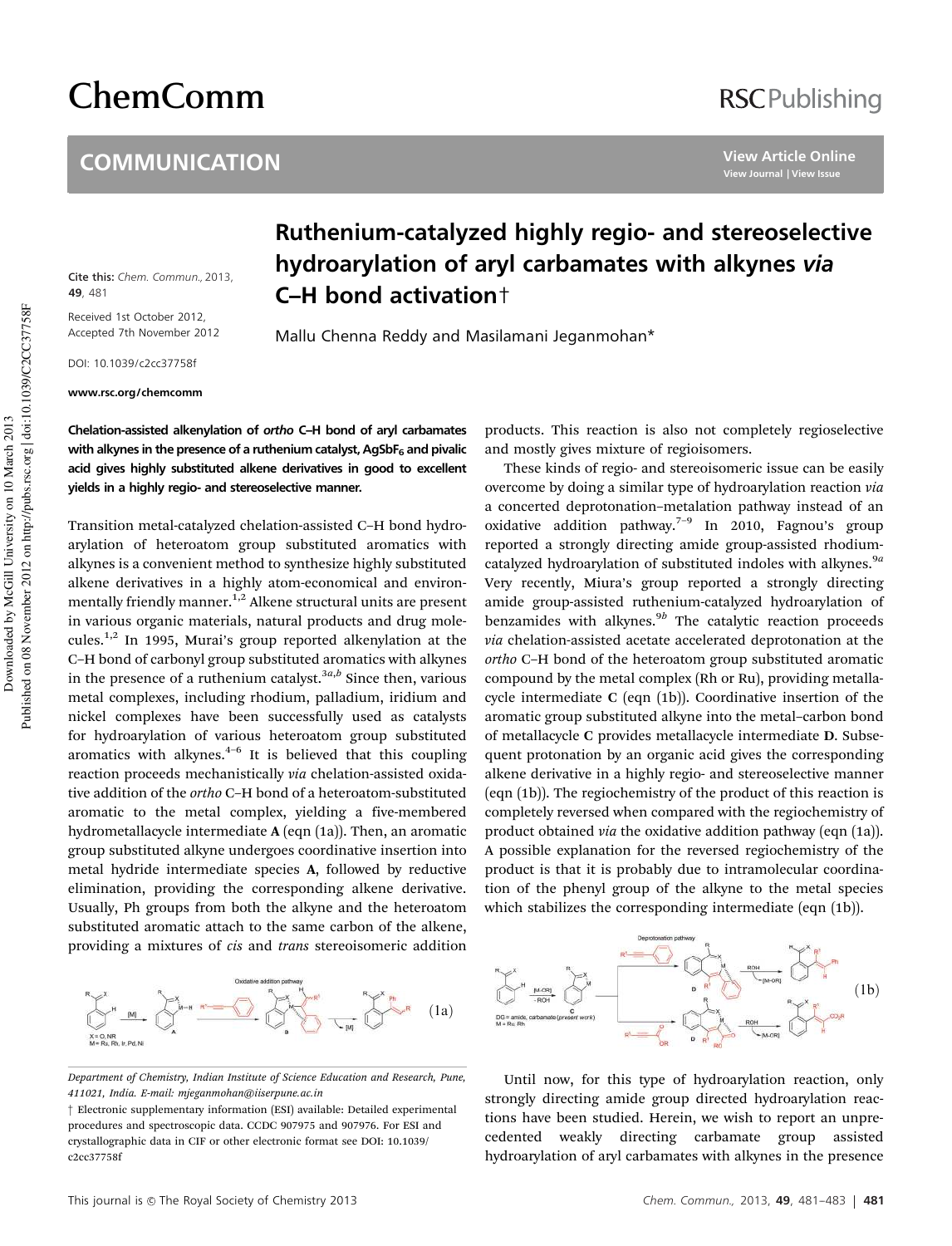of  $[\{RuCl_2(p\text{-cymene})\}_2]$ , AgSbF<sub>6</sub> and pivalic acid, which affords highly substituted alkene derivatives in good to excellent yields in a highly regio- and stereoselective manner. The alkyne substituents determine the regiochemistry of the coupling product. In the alkene products, Ph or ester groups from the alkyne are *trans* to the aromatic carbamate.

Treatment of 4-methoxyphenyl diethylcarbamate (1a) with ethyl but-2-ynoate (2a) in the presence of  $[\text{RuCl}_2(p\text{-}c$  cymene) $]_2$ (5 mol%), AgSbF<sub>6</sub> (20 mol%) and pivalic acid (5.0 equiv.) in 1,4-dioxane at 100  $^{\circ}$ C for 24 h gave hydroarylation product 3a in 77% isolated yield (Table 1, entry 1) (for detailed optimization studies see ESI†). The catalytic reaction is highly regioselective and the *ortho* C–H bond of 1a very selectively inserts at the methyl-substituted carbon of alkyne 2a. The catalytic reaction is also highly stereoselective, giving only the *E*-stereoisomer of 3a.



*a* All reactions were carried out under the following reaction conditions: 1a-k (1.0 mmol), 2a-b (1.5 mmol),  $[\text{RuCl}_2(p\text{-symene})]_2]$  (5 mol%), AgSbF<sub>6</sub> (20 mol%) and pivalic acid (5.0 mmol) in 1,4-dioxane at 100 °C for 24 h under a  $N_2$  atmosphere. <sup>*b*</sup> Isolated yield. <sup>*c*</sup> The reaction was carried out at 100  $\degree$ C for 16 h.

To explore the scope of the present hydroarylation reaction, the reactions of various substituted aryl carbamates 1b–k with 2a–b were examined (Table 1). 3-Methoxyphenyl carbamate 1b underwent hydroarylation with ethyl but-2-ynoate (2a) under the optimized reaction conditions, providing coupling product 3b in 79% yield in a highly regio- and stereoselective manner (entry 2). In substrate 1b, there are two C–H bonds which could undergo hydroarylation with 2a. The coupling reaction was very selective for the less hindered C–H bond of 1b. Similarly, 3,4-dimethoxyphenyl carbamate 1c and 3,4-dimethylphenyl carbamate 1d afforded alkene derivatives 3c and 3d in 83% and 80% yields, respectively, in a highly regio- and stereoselective manner (entries 3 and 4). As for 1b, in this reaction, alkenylation takes place selectively at the less hindered C–H bond of 1c and 1d. In contrast, sesamol carbamate 1e reacted with 2a at the more sterically hindered C–H bond, yielding 3e as the product of the *E*-stereoselective coupling in 82% yield in a highly regioselective manner (entry 5). Next, the hydroarylation reaction was tested with halogen group substituted carbamates 1f-i. Thus, 4-iodo 1f, 4-bromo 1g, 4-chloro 1h and 4-fluoro 1i phenyl carbamates efficiently reacted with methyl oct-2-ynoate (2b) giving *E*-stereoselective alkene derivatives 3f–i in 80%, 75%, 73% and 64% yields, respectively (entries 6–9). Similarly, 1-naphthalenyl diethylcarbamate (1j) reacted with ethyl but-2-ynoate (2a) affording coupling product 3j in 65% yield in a highly stereoselective manner (entry 10). Interestingly, 2-naphthalenyl diethylcarbamate (1k) reacted with ethyl but-2-ynoate (2a) at the less sterically hindered *ortho* C–H bond of the naphthyl moiety, providing coupling product 3k in 69% yield, in a highly regio- and stereoselective manner (entry 11).

The substrate scope of the hydroarylation reaction was extended successfully to include various substituted alkynes 2b–k (Table 2 and eqn  $(2)$ ). Thus, 1-phenyl-1-propyne  $(2c)$ , 1-phenyl-1-butyne (2d) and 1-phenyl-1-hexyne (2e) reacted very selectively at the sterically hindered C–H bond of sesamol carbamate 1e, providing the corresponding alkene derivatives 3l–n in 86%, 84% and 81% yields, respectively, in a highly stereoselective manner (Table 2, entries 1–3). The catalytic reaction is highly regioselective and the C–H bond of 1e added at the Me, *n*-Pr or *n*-pentyl group-substituted carbon of alkynes 2c–e. Similarly, methoxy ether 2f and methyl ester 2g substituted alkynes also successfully participated in the reaction, affording coupling products 3o and 3p in 83% and 75% yields, respectively (entries 4 and 5). Methyl hex-2-ynoate (2h) and methyl oct-2-ynoate (2b) provided the corresponding *E*-stereoselective alkene derivatives 3q and 3r in 79% and 76% yields, respectively (entries 6 and 7). Similarly, trimethyl- (phenylethynyl)silane (2i) also efficiently participated in the reaction with 1e affording alkene derivative 3s in 72% yield (entry 8). However, in product 3s, the TMS moiety of the alkyne was cleaved under the reaction conditions. 4-Iodophenyl carbamate 1f efficiently reacted with 1-phenyl-1-propyne (2c) under similar reaction conditions providing the corresponding alkene derivative 3t in 75% yield (entry 9). Diphenylacetylene (2j) also reacted